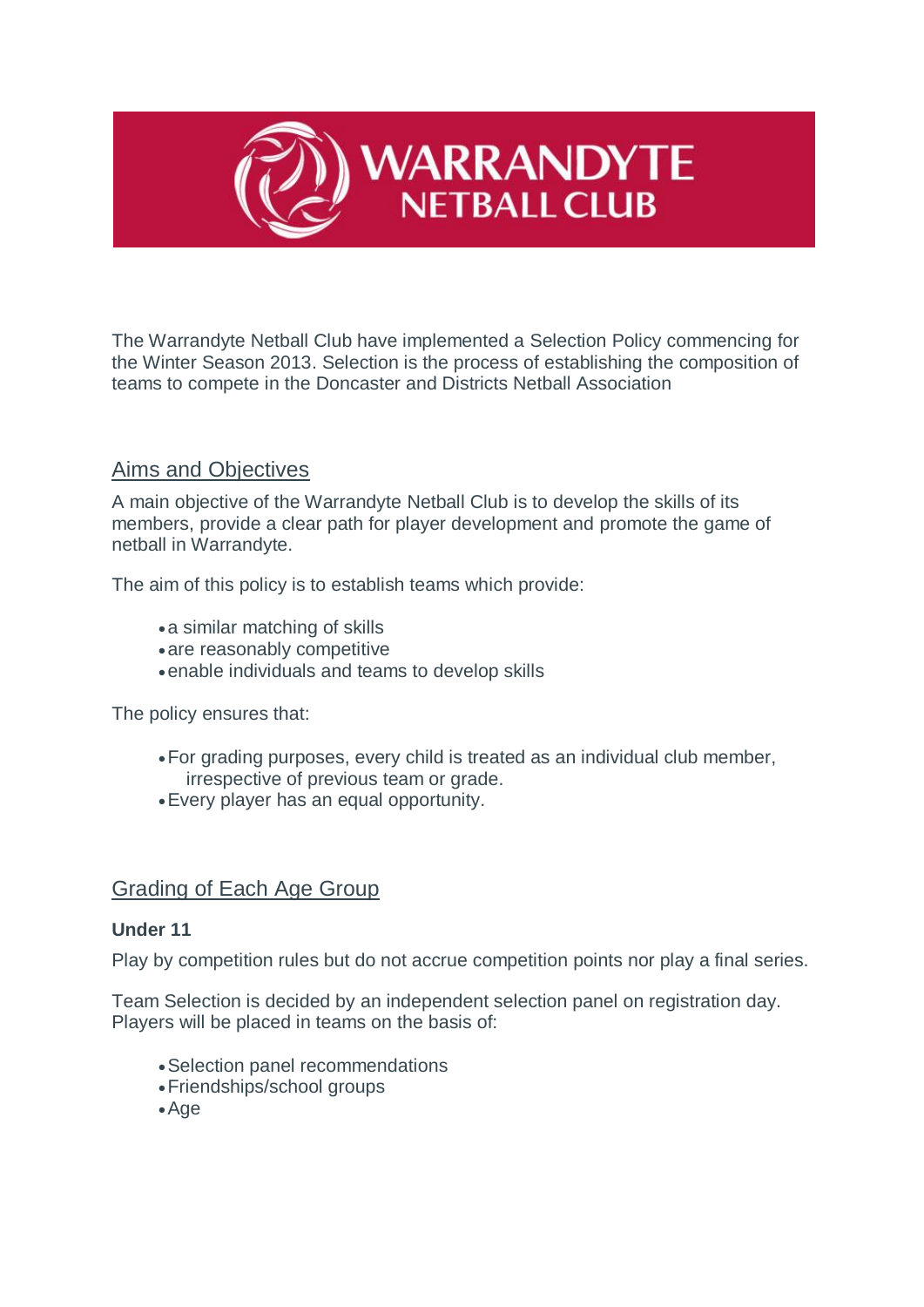### **Under 13, Under 15, Under 17, Open**

Play by competition rules and accrue competition points and play a final series.

Players in these age groups will be placed into teams on the basis of

- Selection panel recommendations
- Previous season's team
- Individual requests

## Players Playing Out Of Their Age Group

The general policy of the Club is that all players play within teams of their own age group (U11, U13, U15, U17 or open). Age is calculated as of 31st December of the playing season. On occasion, there may be exceptions to this rule.

During grading, should the Graders identify a player of exceptional talent for whom a team of similar ability does not exist within their own age group, then that player may be offered the opportunity to play in a higher age group.

In addition, should the Club have insufficient player registrations in adjacent age groups to form full teams, players may be requested to play up an age group in order to form a team of composite age. In such instances, the players asked to play up an age group will be selected based on them being of similar ability to the other players in the team in which they will be placed.

A player may request to be graded in an older age group in order to play with players in the same year level at school. Such a request may be denied if the selectors and/or club believe the player may be at risk of being injured by larger players, or the Club has insufficient player registrations in that player's correct age group to form a full team without that player, or too many players in the older age group.

## Selection / Grading Day

An official Grading Day will be scheduled by the Club. For Club members the Grading Day will be advised in advance via email. A registration form will be attached, which each team member must return to the club by registration day. For new members registration information will be available on the website. The registration form will be available for download from the website.

It is recognised that not all players may be available on the scheduled selection day, however, we do expect that all players will make every effort to attend at the appropriate time slot.

Two or three independent graders will be appointed to grade players at the selection trials.